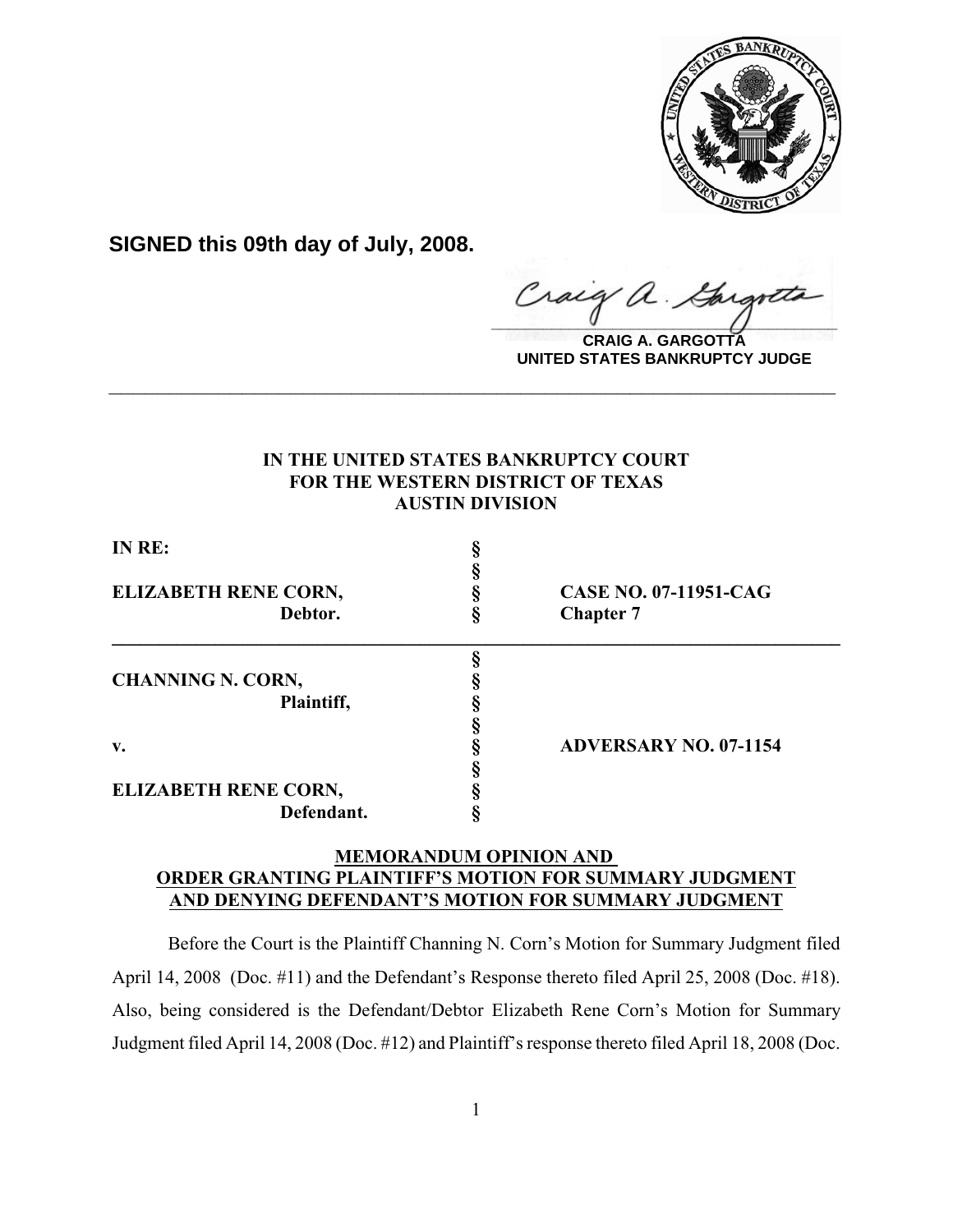#13). A hearing was held on May 14, 2008, at which attorneys for both parties appeared.

In sum, at issue is the dischargeability of three debts incurred during the marriage of Channing and Elizabeth Corn. Both parties agree that there are no genuine issues of material fact relating to the debts at issue, that the decision is a legal one. Plaintiff asserts that Defendant should remain liable to Plaintiff for certain marital debts pursuant to 11 U.S.C. § 523(a)(15), an exception to discharge for debts arising out of a divorce. Defendant contends in her motion for summary judgment that the Court must determine the legal issue whether these obligations constitute spousal support under  $\S$  523(a)(5), which she claims they are not, thus, such debts are dischargeable.

The Court has reviewed the motions for summary judgment and the responses to the motions thereto and has considered the argument and evidence of counsel. Based on the foregoing, the Court will grant the Plaintiff's Motion for Summary Judgment and will deny the Defendant's Motion for Summary Judgment for the reasons stated below.

The Court has subject matter jurisdiction of the parties' dispute pursuant to 28 U.S.C. § 1334. This matter is a core proceeding pursuant to 28 U.S.C. § 157(b)(2)(A) ( administration of the estate) and (b)(2)(I) (determinations as to the dischargeability of certain debts) on which this Court can enter a final judgment. The following represents the Court's findings of fact and conclusions of law made pursuant to Bankruptcy Rules 7052 and 9014.

## THE PARTIES' CONTENTIONS

Plaintiff argues under the applicable version of  $\S$  523(a)(15), which was substantially modified by the Bankruptcy Abuse Prevention and Consumer Protection Act of 2005 ("BAPCPA"), any debt covered under a final decree of divorce is nondischargeable. As such, property settlement obligations in a divorce decree are deemed nondischargeable if the filing spouse seeks to discharge an obligation of the non-filing spouse wherein the divorce decree contains a provision that "holds harmless" the other spouse should the spouse responsible for paying the obligation not pay. Plaintiff cites to post-BAPCPA case law.

Defendant contends in her motion for summary judgment that the debts at issue are not in the nature of spousal support as required to meet the exception to discharge stated in  $\S 523(a)(5)$ . Thus, she contends the debts are dischargeable. Plaintiff responds to argue that he is seeking to have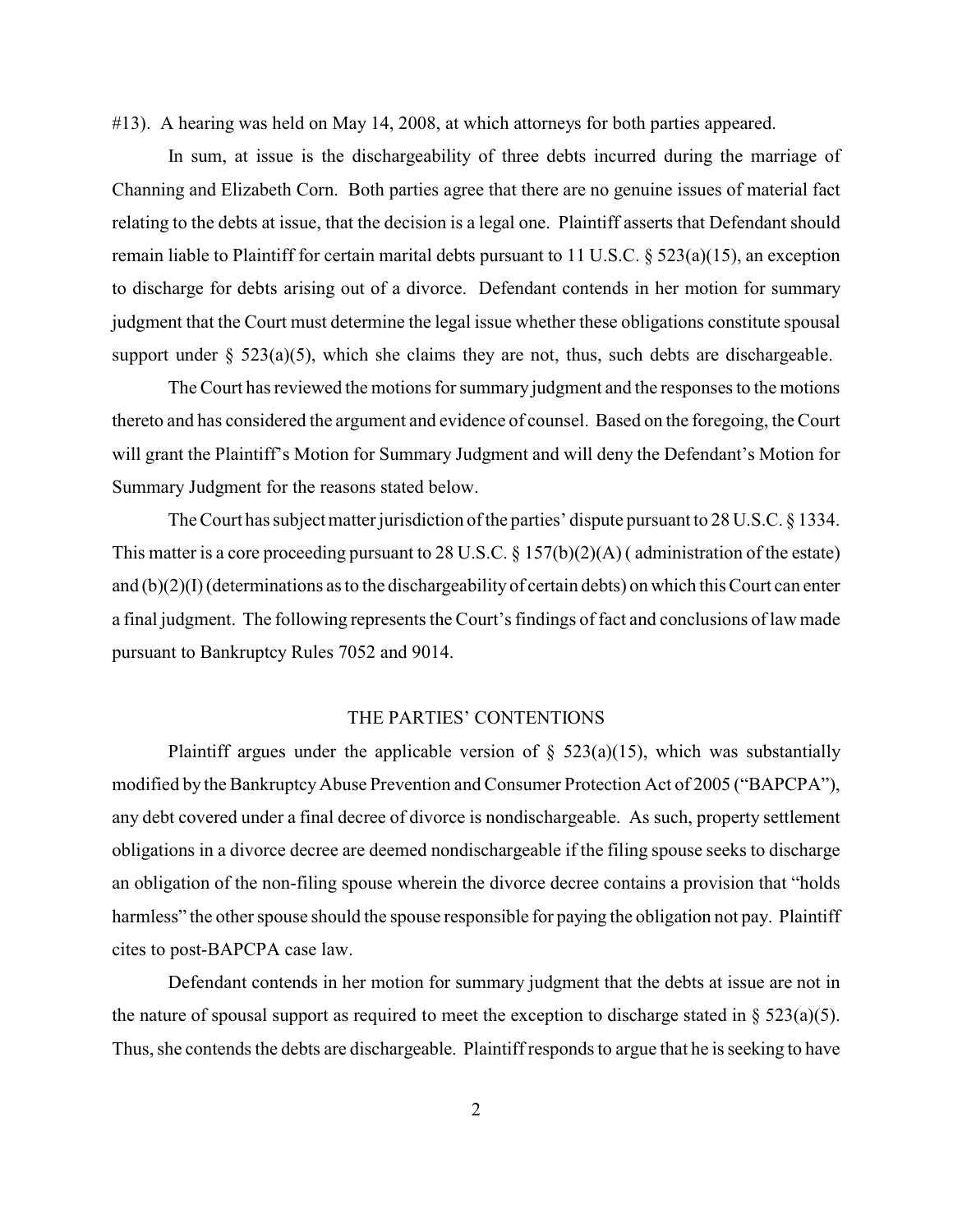the three debts held nondischargeable under  $\S$  523(a)(15), not  $\S$  523(a)(5).

Defendant asserts that the Court should consider pre-BAPCPA case law in deciding this matter. Specifically, Defendant asks the Court to weigh the relative incomes of the parties and to consider the equities when determining whether the debts are dischargeable. She asserts that Plaintiff has significantly higher income than Defendant. Defendant also asks the Court to consider the detrimental effect that paying these debts would have on her to ability to support the parties' children, given that she has custody.

#### UNDISPUTED FACTS

1. Plaintiff and Defendant were married.

2. Plaintiff and Defendant entered into an Agreed Final Decree of Divorce entered October 19, 2006 in Cause No. FM-06-002712 in the 345<sup>th</sup> Judicial District Court of Travis County, Texas (the "Decree"). The Decree provides in relevant part that both Plaintiff and Defendant were each obligated to make payments towards certain debts. *See* Exhibit 1 to Plaintiff's Motion for Summary Judgment, Agreed Final Decree of Divorce.

3. Plaintiff argues that three of the debts, (1) the parties' joint debt to the Internal Revenue Service for 2001 individual income taxes (Form 1040); (2) an MBNA American Line of Credit, account no. 749 XXXXX XX 350; and (3) a Wells Fargo Visa credit card account, account no. XXXX-XXXX-XXXX-1856, are subject to discharge under 11 U.S.C. § 727(a). As such, Plaintiff argues Defendant will discharge her obligation on these debts while Plaintiff may remain personally liable to pay the debts.

4. The Decree requires each party to pay one-half of the \$33,000.00 tax liability owed for 2001. *See* Exhibit 1, Decree at p. 23. Plaintiff's unrebutted statement is that the 2001 IRS tax liability has been paid in full. Plaintiff has provided an IRS tax transcript for the parties' joint tax liability for 2001. *See* Exhibit 2 to Plaintiff's Motion for Summary Judgment, IRS Account Transcript. The IRS transcript indicates that the 2001 tax liability has been paid in full but for \$2.11 in accrued interest. *See Id.* In addition, Plaintiff has calculated that he has paid \$2,692.99 more than his fifty percent share of the 2001 tax liability. *See* Exhibit 3 to Plaintiff's Motion for Summary Judgment, Accounting of 2001 IRS Income Tax. As such, Plaintiff asks that the Court find that he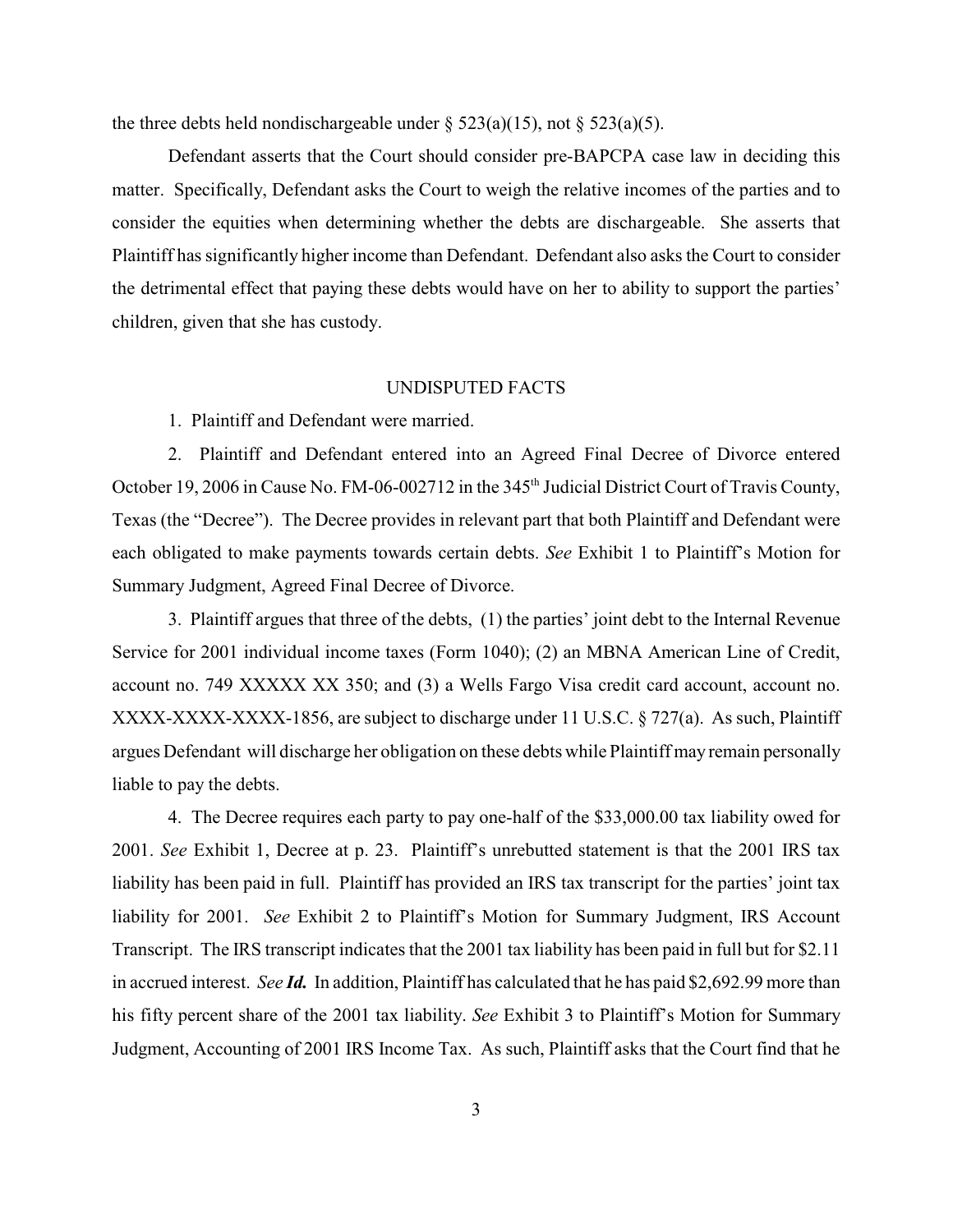may seek reimbursement from Defendant in the amount of \$2,692.99 for overpaying his share of the parties' 2001 tax liability. Defendant listed the IRS debt on her Schedule "F" in the amount of \$33,000 and seeks a discharge of personal liability for this debt.

Plaintiff also asks for additional relief based upon the fact that Defendant had claimed injured spouse on her tax refund for 2006, seeking the return to her of money offset by the IRS against the 2001 tax debt in the amount of \$5476. However, Defendant admits in her response to Plaintiff's motion for summary judgment that she applied for this relief too late, and it has been denied.

5. The Decree also provides that Defendant hold harmless and indemnify Plaintiff for the discharge of a MBNA America Line of Credit, account no. 749 XXXX XX 350. *See* Exhibit 1, Decree at p. 23. Defendant has listed the MBNA American Line of Credit in her Schedules, specifically Schedule "F," in the amount of \$48,895.38 and seeks a discharge from any personal liability for the MBNA obligation.<sup>1</sup> This debt was incurred without the concurrence of Plaintiff nor did Plaintiff co-sign for the MBNA obligation. *See* Exhibit 4 of Plaintiff's Motion for Summary Judgment (Defendant's affidavit acknowledging that Plaintiff did not apply for the MBNA debt nor consent to same).

6. The Decree provides that Defendant hold harmless and indemnify Plaintiff for the discharge of a debt to Wells Fargo (now Bank of America), account no. XXXX-XXXX-XXXX-1856 in the amount of \$12,478.00 as a sole debt of Defendant and that she was to pay pursuant to the Decree. *See* Exhibit 1, Decree at p. 23. Defendant has listed this Wells Fargo credit card debt in her Schedules, specifically Schedule "F," and seeks a discharge from any personal liability for this obligation. Although Plaintiff did not seek relief as to this debt in his motion for summary judgment, Plaintiff does seek a finding from this Court that Defendant must indemnify him should the creditor seek collection of this debt from him.

7. Defendant listed a co-debtor for all three of these debts in her Schedule "F" and she identifies Plaintiff as the co-debtor in her Schedule "H."

 $1$  In Schedule F, Defendant listed this debt as owed to Bank of America in the amount of \$48,895.38, account number XXXXXXXXXX2350. The account number is listed differently than in the Decree but appears to be the same account.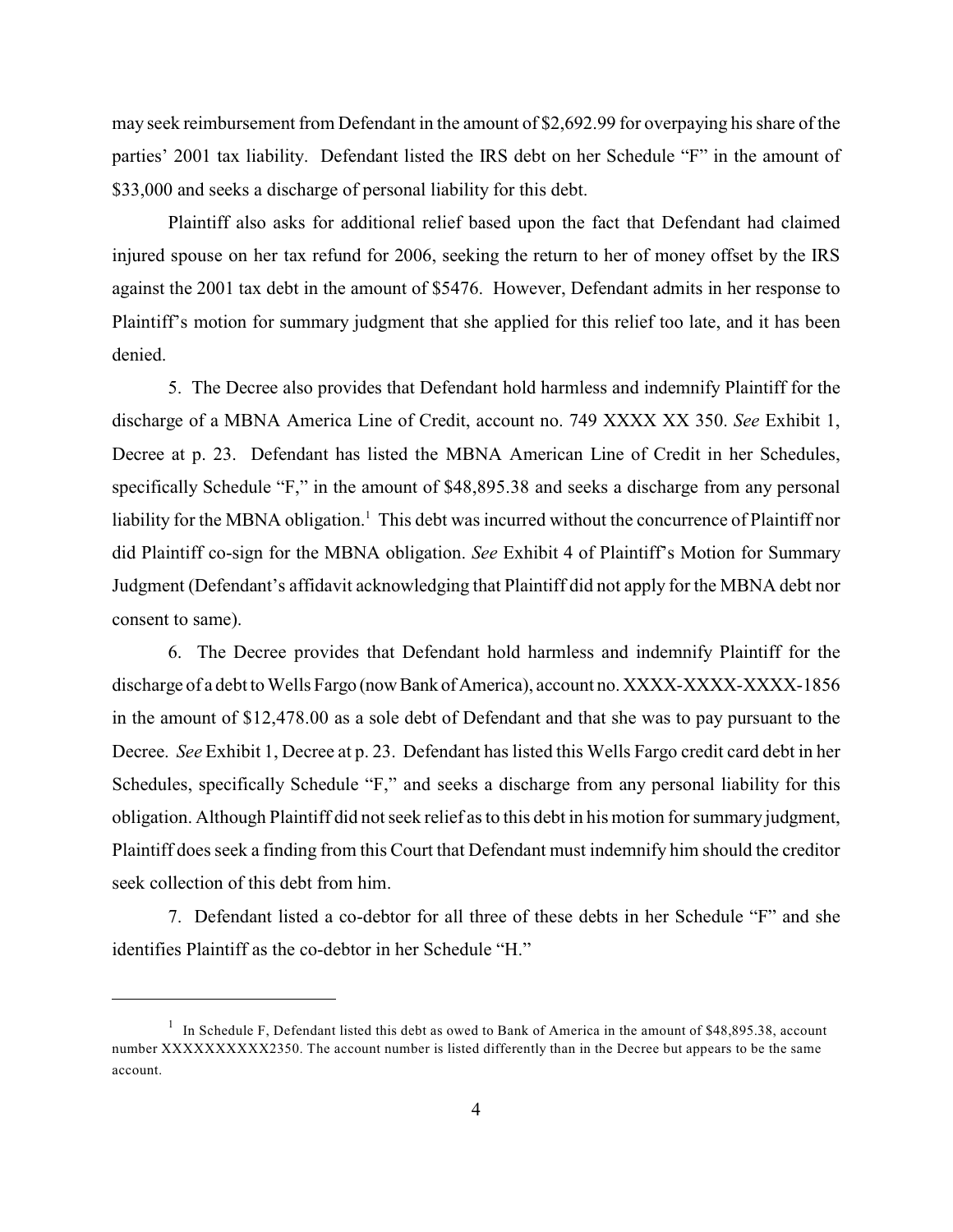### CONCLUSIONS OF LAW

#### Summary Judgment Standard

Bankruptcy Rule 7056 applies Rule 56(c) of the Federal Rules of Civil Procedure to adversary proceedings. Summary judgment is appropriate "if the pleadings, depositions, answers to interrogatories, and admissions on file, together with the affidavits, if any, show that there is no genuine issue as to any material fact and that the moving party is entitled to a judgment as a matter of law." Fed. R. Civ. P. 56(c); Celotex Corp. v. Catrett, 477 U.S. 317, 322-23, 106 S. Ct. 2548, 2552 (1986). To the extent facts are undisputed, a Court may resolve a case as a matter of law. Celotex Corp., 477 U.S. at 323, 106 S. Ct. at 2552; Blackwell v. Barton, 34 F.3d 298, 301 (5th Cir. 1994). The Fifth Circuit has stated "[t]he standard of review is not merely whether there is a sufficient factual dispute to permit the case to go forward, but whether a rational trier of fact could find for the non-moving party based upon the evidence before the court." James v. Sadler, 909 F.2d 834, 837 (5th Cir. 1990) (citing Matsushita Elec. Indus. Co., Ltd. v. Zenith Radio Corp., 475 U.S. 574, 586 (1986)).

#### Analysis Under  $\S$  523(a)(15)

BAPCPA significantly modified certain subsections of  $\S 523$ , including  $\S 523(a)(15)$ . The revised subsection applies to cases filed after October 17, 2005. Because the Defendant's chapter 7 case was filed on October 22, 2007, there is no question that the post-BAPCPA version of § 523(a)(15) determines the parties' dispute.

Revised  $\S$  523(a)(15) provides that:

[a] discharge under section 727, ... of this title does not discharge an individual debtor from any debt - to a spouse, former spouse or child of the debtor . . . that is incurred by the debtor in the course of a divorce or separation or in connection with the separation agreement, divorce decree or other order of the court of record, or a determination made in accordance with State or territorial law by a government unit

# 11 U.S.C. § 523(a)(15).

. . ..

Subsection  $\S 523(a)(15)$ , as it existed prior to BAPCPA, required a court to consider two exceptions which, if applicable, could allow the debt at issue to be dischargeable, such as whether the defendant debtor could pay the debt and whether, by looking at certain factors, it was equitable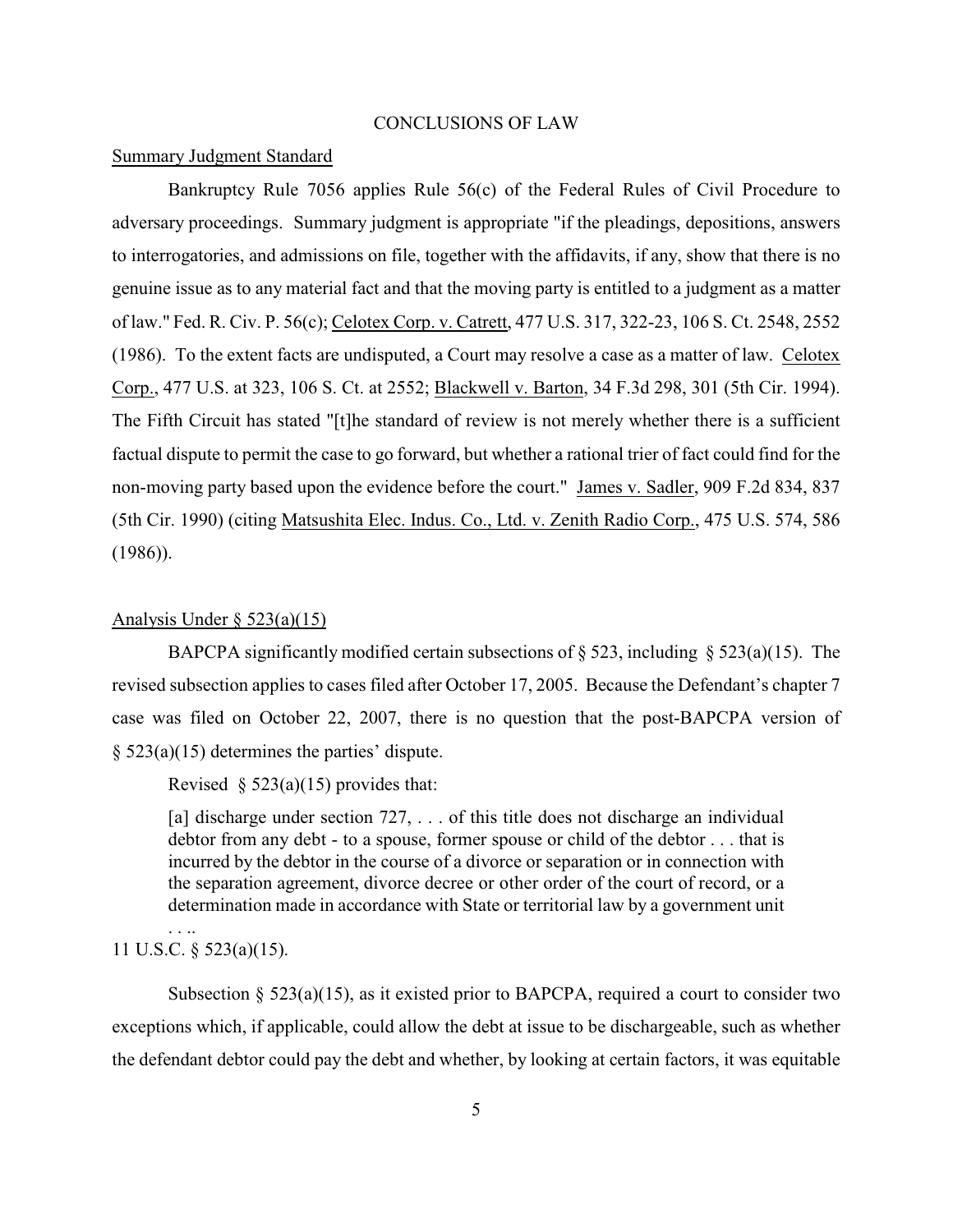to find the debt dischargeable. After the modification made by BAPCPA, the ability to discharge debts falling within the scope of  $\S$  523(a)(15) is significantly limited, with the balancing of the hardships-type exceptions eliminated. Now,

To be excepted from discharge under this provision, the debt must: (1) be to a spouse, former spouse, or child of the debtor; (2) not be the type described in section  $523(a)(5)$ , i.e., not a domestic support obligation; and (3) have been incurred in the course of divorce or separation or in connection with a separation agreement, divorce decree, or other order of a court.

### *In re Schweitzer*, 370 B.R. 145, 150 (S.D. Ohio 2007).

In *Schweitzer*, the divorcing parties negotiated an "hold harmless" agreement in which each would indemnify the other for certain debts. The *Schweitzer* court noted that the hold harmless provision created a new debt between the divorcing parties. *Id.* Additionally, a hold harmless agreement for a credit card obligation was not a "domestic support obligation" that would be excepted from discharge under  $\S$  523(a)(5) but fell directly within the exception to discharge of § 523(a)(15). *Id.* at 152. As another court has noted, the practical effect of how obligations arising out of a marital relationship are classified in an individual's chapter 7 and 11 cases, and in cases under chapter 12, no longer exists in a  $\S 523(a)$  context: such debts are not discharged, whether they are domestic support obligations or are other types of obligations arising out of a marriage dissolution, such as property settlement obligations. *In re Tracy*, 2007 WL 420252, at \*2 (Bankr. D. Idaho Feb. 2, 2007) (citing 4 Collier on Bankruptcy ¶ 523-118- 523-119 (2006)); *In re Douglas*, 369 B.R. 462, 464-65 (Bankr. E.D. Ark. 2007) (making a similar decision and citing *Tracy* and this same section of Collier).

Defendant cites to a pre-BAPCPA case of *Knoll v. Knoll (In re Knoll)*, Chapter 7 Case. No. 05-45814, Adv. No. 05-04259 (Bankr. E. D. Tex. Aug. 28, 2007) in which the court considered the defendant's ability to pay the debts at issue and, alternatively, considered factors that balanced the benefit to the defendant against the detriment to the plaintiff in making the debts dischargeable. Defendant argues that this same inquiry should occur here, i.e., the law analyzing pre-BAPCPA cases should apply and the Court should consider the financial situation of the parties when determining whether a debt awarded as part of a divorce is dischargeable, a balancing of the equities consideration. However, the court that issued the *Knoll* opinion has issued a later opinion which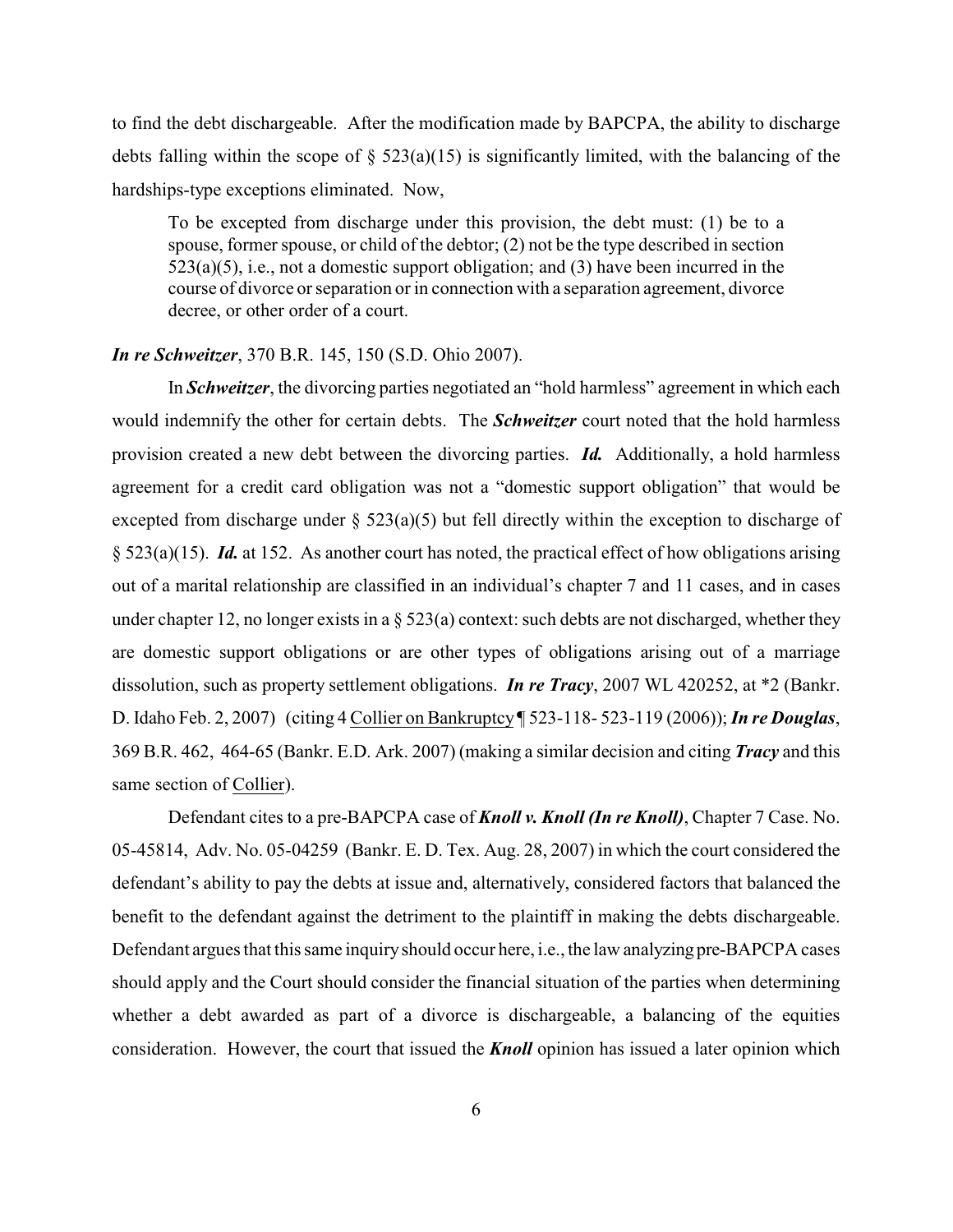specifically states that the post-BAPCPA law has deleted the tests of a debtor's ability to pay and the balancing of the equities. *See Cole v. Cole (In re Cole)*, Chapter 7 Case No. 06-42158, Adv. No. 07-4037 (Bankr. E. D. Tex. April 15, 2008). In *Cole*, the court compared the text of § 523(a)(15) as it existed both pre- and post-BAPCAP. *Cole*, slip op. at 5. It did not hesitate to find the debts at issue nondischargeable under the post-BAPCPA version of  $\S 523(a)(15)$  because the debts at issue "were incurred in the course of the dissolution of the Debtor's marital relationship with the Plaintiff." *Cole*, slip op. at 6. This Court will follow *Schweitzer* and *Cole.*

It is undisputed that the 2001 individual income tax liability was the sole and joint tax liability of both Channing and Elizabeth Corn. The Decree states that the liability was incurred during the marriage and that both parties were subject to paying one-half of the obligation. *See* Exhibit 1, Decree at p. 23. Defendant listed the IRS debt on her Schedule "F" in the amount of \$33,000 and seeks a discharge of personal liability for it. Further, the uncontradicted evidence shows that Plaintiff has made payments in the amount of \$2,692.99 more than his fifty percent share of the 2001 tax liability. Based on the Decree, and using the analysis under *Schweitzer* and *Cole*, the Court finds that the 2001 individual income tax liability was a joint liability between the parties that required each spouse to pay fifty percent of the liability. Further, the liability is not in the nature of a domestic support obligation but was incurred in the course of the dissolution of the parties' marital relationship. Plaintiff has met his burden under  $\S$  523(a)(15), and he has a right of reimbursement from Defendant for overpaying Plaintiff's share of the 2001 income tax liability in the amount of \$2,692.99. This debt will be held nondischargeable.

Further, the uncontradicted evidence regarding the Defendant's MBNA America Line of Credit is that the Defendant incurred the debt without the concurrence or participation of Plaintiff. *See* Exhibit 4 of Plaintiff's Motion for Summary Judgment (Defendant's affidavit acknowledging that Plaintiff did not apply for the MBNA debt nor consent to same). The Decree provided that Defendant hold harmless and indemnify Plaintiff for the discharge of a MBNA America Line of Credit, account no. 749 XXXX XX 350. *See* Exhibit 1, Decree at p. 23. Defendant listed the MBNA American Line of Credit in her Schedule "F" in the amount of \$48,895.38 and seeks a discharge of her personal liability for this debt. Defendant, not Plaintiff, has the liability to pay this debt. Further, the liability is not in the nature of a domestic support obligation but was incurred in